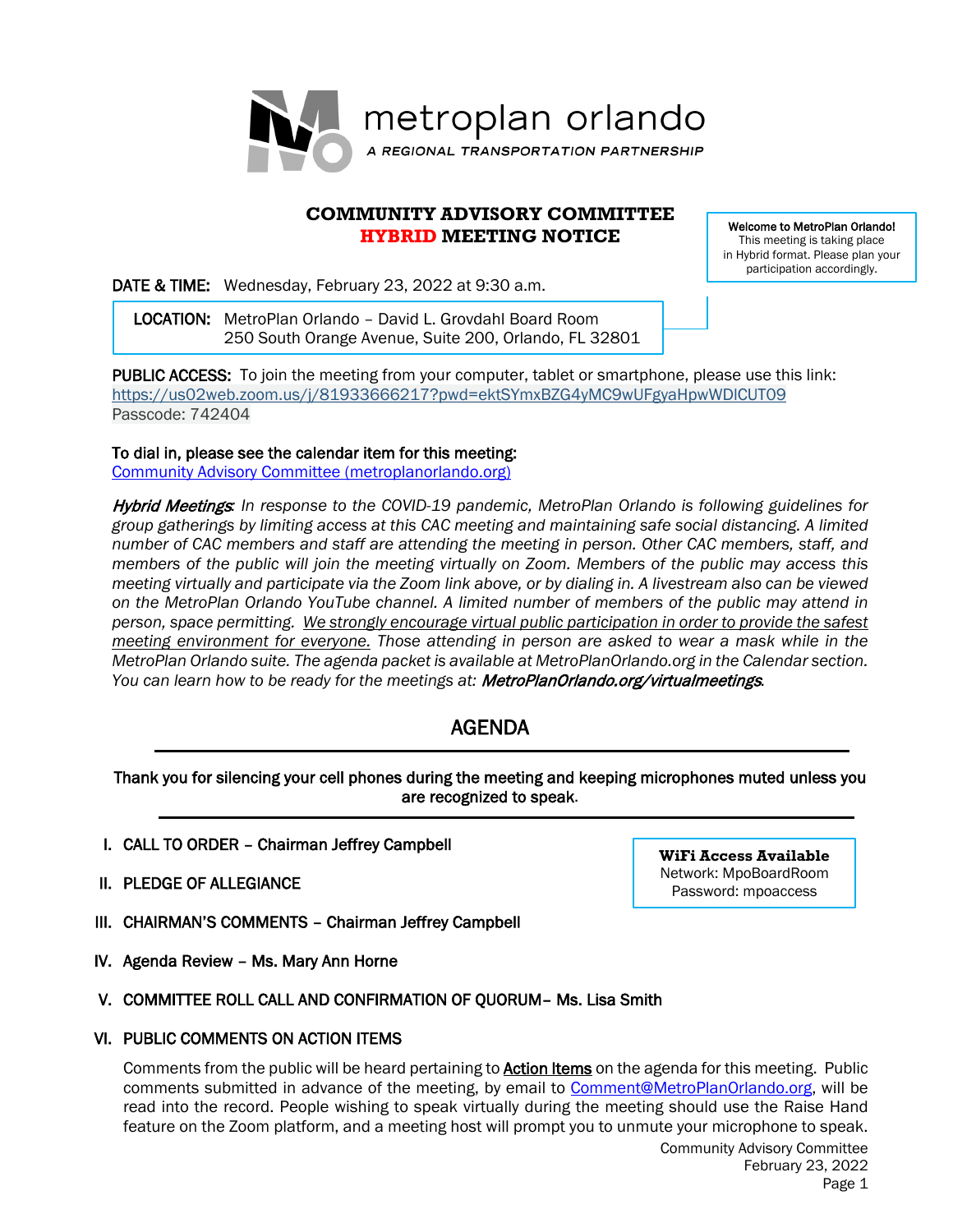Each speaker should state name and address for the record and is limited to two minutes. People wishing to speak on other items will be acknowledged in the same way, under Agenda Item XII.

## VII. ACTION ITEMS

## A. Approval of CAC Meeting Minutes: December 1, 2021– January 26, 2022 (Tab 1)

Approval is requested of CAC meeting minutes from December 1, 2021 and virtual workshop minutes from January 26, 2022 at Tab 1. A copy of the December minutes was provided in the January meeting agendas.

## B. Ratification of Board Action Item for February 9, 2022

The CAC is requested to ratify the action taken by the MetroPlan Orlando Board at the meeting on February 9, 2022 to approve FDOT's targets for Safety, Travel Time Reliability, Bridge and Pavement Condition, as well as the targets established in the LYNX Transit Asset Management (TAM) plan. This item was presented for review and discussion at the CAC's January 26<sup>th</sup> virtual workshop.

## C. 2045 Metropolitan Transportation Plan Revision (Tab 2)

Mr. Alex Trauger, MetroPlan Orlando staff, is requesting the CAC to recommend that Table 6 in the 2045 MTP be amended to include several new projects. Attachments pertaining to this amendment request are provided in Tab 2.

# D. Approval of FY 2022-23 – 2023-24 UPWP (Tab 3)

Following a brief presentation, action will be requested by Mr. Nick Lepp, MetroPlan Orlando staff, to recommend approval of the FY 2022/23 - 2023/24 Unified Planning Work Program (UPWP). An attachment is provided in Tab 3.

#### E. Acknowledgement of FDOT Annual Certification Review (Tab 4)

Ms. Sarah McNamara, FDOT staff, will present FDOT's report on the 2022 Annual Certification Review of MetroPlan Orlando and is requesting the CAC to recommend acknowledgement of the report. A copy of the MetroPlan Orlando Board Action Fact Sheet is provided in Tab 4. FDOT's one-page summary of the certification will be sent separately to the CAC.

#### VIII. PRESENTATIONS/STATUS REPORTS

#### A. Presentation on Health Strategic Plan

Ms. Jeri Brittin, of HDR, will give a presentation on the Health Strategic Plan, which provides a framework for understanding our community's connections between transportation and health. The plan provides a guide for how MetroPlan Orlando can plan the region's transportation system to improve community health. The plan is now available for viewing on our website at: [MetroPlanOrlando.org/health](https://metroplanorlando.org/programs-resources/health-transportation/)

# B. Presentation on FY 2020/21 Traffic Signal Retiming Program (Tab 5)

Ms. Lara Bouck, MetroPlan Orlando staff, will give a presentation on MetroPlan Orlando's FY 2020/21 Traffic Signal Retiming Program. A signal retiming infographic is included at Tab 5.

# C. Presentation on SR 414 Extension PD&E

Mr. Will Hawthorne, CFX, and Ms. Sunserea Dalton, Jacobs Engineering, will give a presentation on the SR 414 Extension Project Development and Environment (PD&E) study being conducted by the Central Florida Expressway Authority.